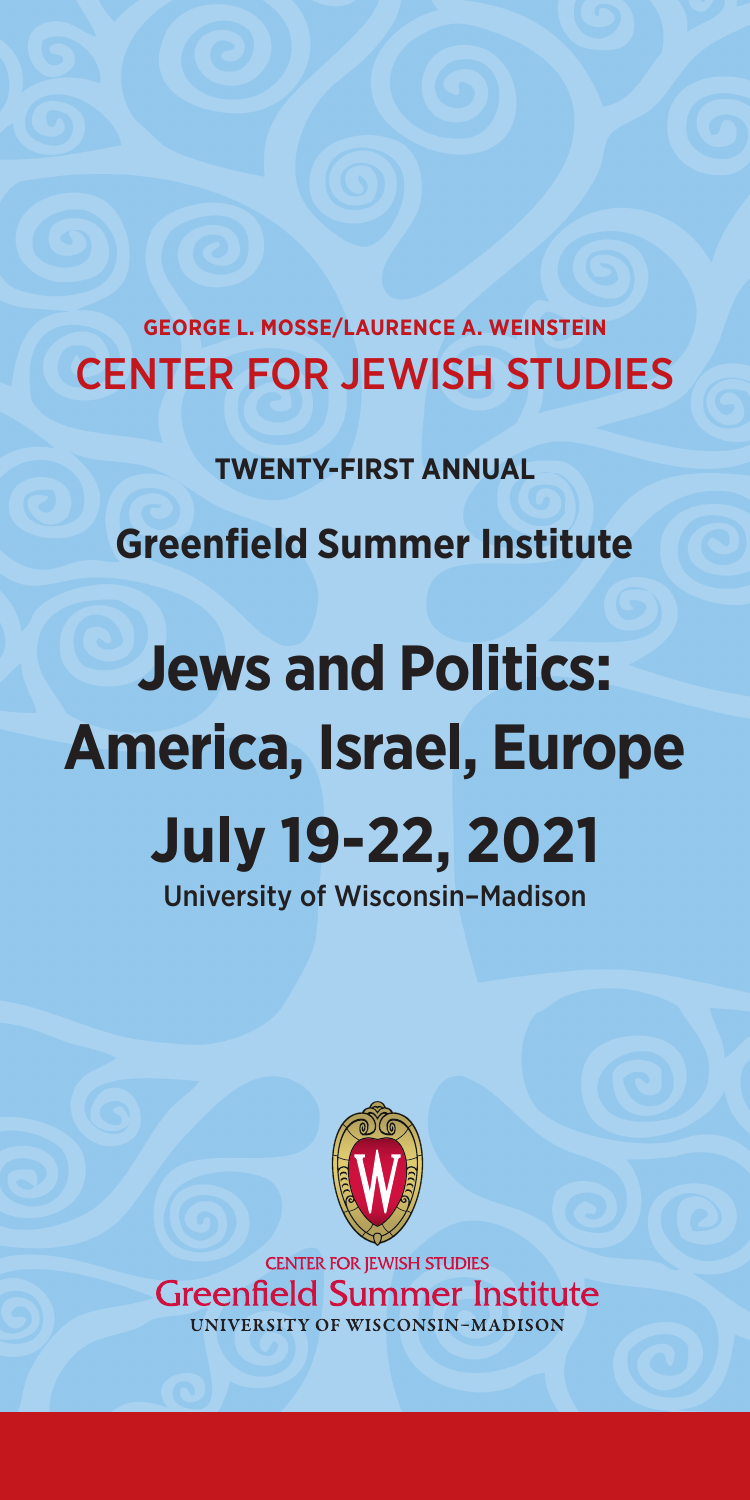# Jews and Politics: America, Israel, Europe

This year's Greenfield Summer Institute will take place on the heels of an exceptionally eventful period in politics. The year 2020 witnessed great social unrest, a sharply politicized pandemic, and a contentious U.S. presidential election. In early 2021, a new administration set a dramatically different course for America, while Israel prepared for another national election—its fourth in two years. Throughout these changes, Jews and issues of Jewish concern have been highly visible. To help us make sense of these developments, Greenfield 2021 will focus on the political history of Jews in America, Israel, and Europe. What role have Jews played in modern politics? Is there a distinctly Jewish political identity? How do Jewish politics vary across time and place? Join us in exploring these and similar questions with distinguished scholars from across fields.

# Important Note Regarding the Format

This year's Greenfield Summer Institute will be held online via Zoom. To accommodate the different schedules of our attendees, we are offering a variety of registrations options. We hope that you will be able to join us for the whole conference. Or, you may select a package of four or six lectures.

Next year we plan to return to the usual format with a fourday conference in Madison.

*If you have any questions or concerns, please contact the Center for Jewish Studies by email (greenfield@cjs.wisc.edu) or phone (608-890-3572). Please note that our staff members are still working remotely and as a result will be able to respond more quickly to an email than a phone call or voice message.*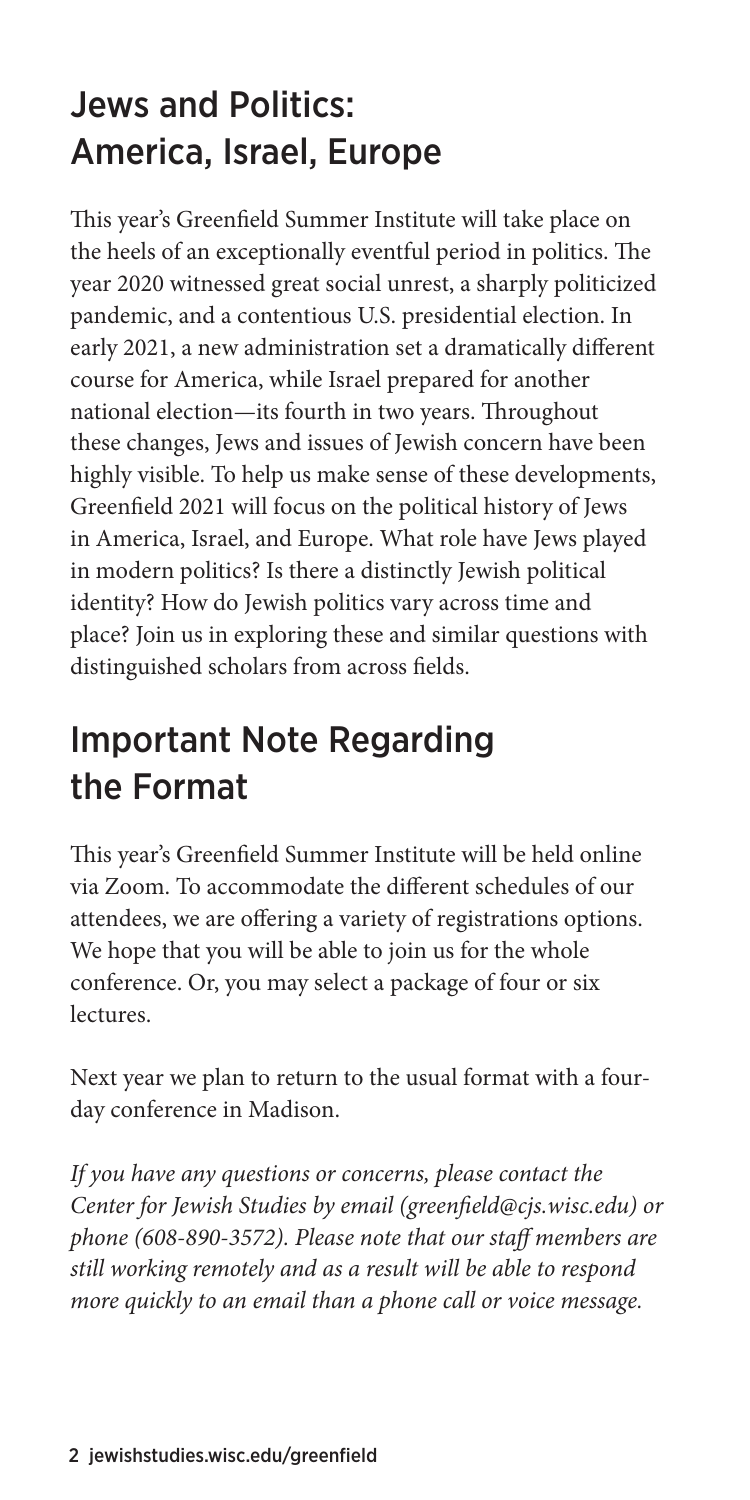# About the Greenfield Summer Institute

As the premier outreach event of the George L. Mosse/ Laurence A. Weinstein Center for Jewish Studies, the Greenfield Summer Institute demonstrates our commitment to lifelong learning and testifies to the vision, legacy, and generosity of Center founders Laurence Weinstein and George Mosse. The Greenfield Summer Institute was the brainchild of Lawrence (Larry) Greenfield, a member of the Mosse/ Weinstein Center for Jewish Studies Board of Visitors, who first proposed the idea of an adult summer institute in the mid-1990s. The first Greenfield Summer Institute, held in 2000, brought together people from the Madison community and beyond to participate in a unique blend of continuing education, entertainment, and fellowship. Now underwritten by the generosity of Larry and Ros Greenfield, the Institute showcases the research of UW–Madison faculty and acclaimed Jewish studies scholars from around the country. Each year the Institute's lectures center around a theme. Recent themes have included business, entertainment, the arts, and science.

#### **Can't attend the whole Institute?**

You can register for a smaller package of 4 or 6 lectures!

#### **Online registration: cjs.wisc.edu/greenfield**

*The Greenfield Summer Institute is sponsored by the Mosse/Weinstein Center for Jewish Studies through the generosity of Larry and Roslyn Greenfield.*

#### ALL TIMES GIVEN ARE CENTRAL DAYLIGHT TIME (CDT).

For those who live in other time zones, please be sure to adjust for the difference.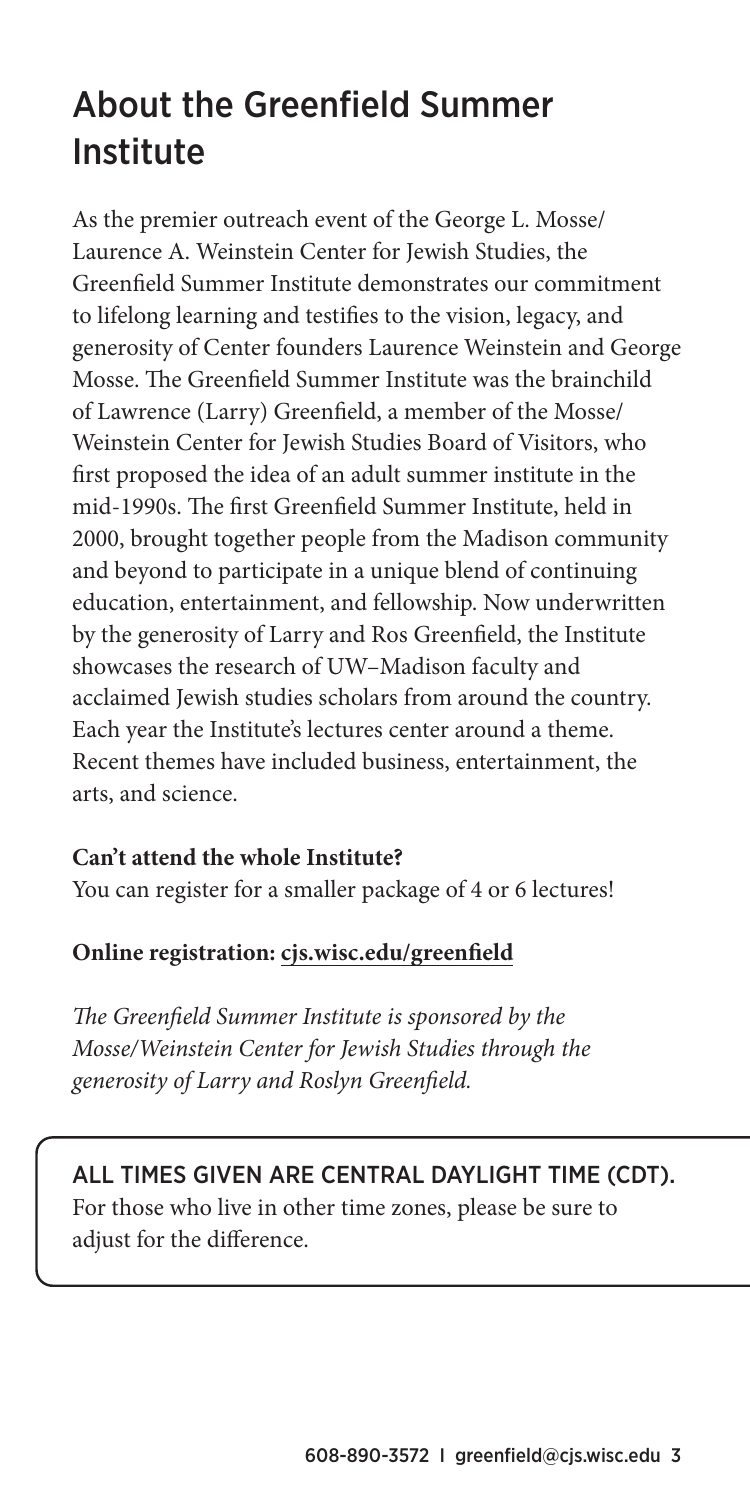## **MONDAY, JULY 19**

#### 11:00 a.m. (CDT) **The Puzzling Politics of American Jews**  Kenneth Wald (University of Florida)

The prevailing liberalism of American Jews contradicts nearly everything we know about how people vote. If economic selfinterest largely drives political choices, why does such an affluent community overwhelmingly favor the more liberal political party? This lecture explores that intriguing and timely question.

\_\_\_\_\_\_\_\_\_\_\_\_\_\_\_\_\_\_\_\_\_\_\_\_\_\_\_\_\_\_\_\_\_\_\_\_\_\_\_\_\_\_\_\_\_\_\_\_\_

#### 1:15 p.m. (CDT) **American and Israeli Jews: Brothers from Different Planets**  Michael Barnett (George Washington University)

\_\_\_\_\_\_\_\_\_\_\_\_\_\_\_\_\_\_\_\_\_\_\_\_\_\_\_\_\_\_\_\_\_\_\_\_\_\_\_\_\_\_\_\_\_\_\_\_\_

Is there a growing split between American Jews and Israel? If so, what caused it and can it be repaired? This lecture will address these questions through an exploration of Jews and their foreign policy beliefs.

## **TUESDAY, JULY 20**

### 11:00 a.m. (CDT) **Emma Lazarus and Her Critics: A Forgotten Episode in American Jewish Politics**

\_\_\_\_\_\_\_\_\_\_\_\_\_\_\_\_\_\_\_\_\_\_\_\_\_\_\_\_\_\_\_\_\_\_\_\_\_\_\_\_\_\_\_\_\_\_\_\_\_

Annie Polland (Tenement Museum)

Today Emma Lazarus is best known as the author of the "New Colossus," the verse affixed to the base of the Statue of Liberty. However, in her lifetime she was far more famous than the poem itself. Well regarded and widely published in the American press, she wrote poems, essays, and plays. In 1883 Philip Cowen, the editor of the *American Hebrew*, was thrilled to sign Lazarus as a feature writer with a column: Epistle to the Hebrews. The Epistles challenged American Jewry on a number of counts and allowed Lazarus to express her sometimes controversial views on the politics of antisemitism, Jewish communal responsibility, and Zionism.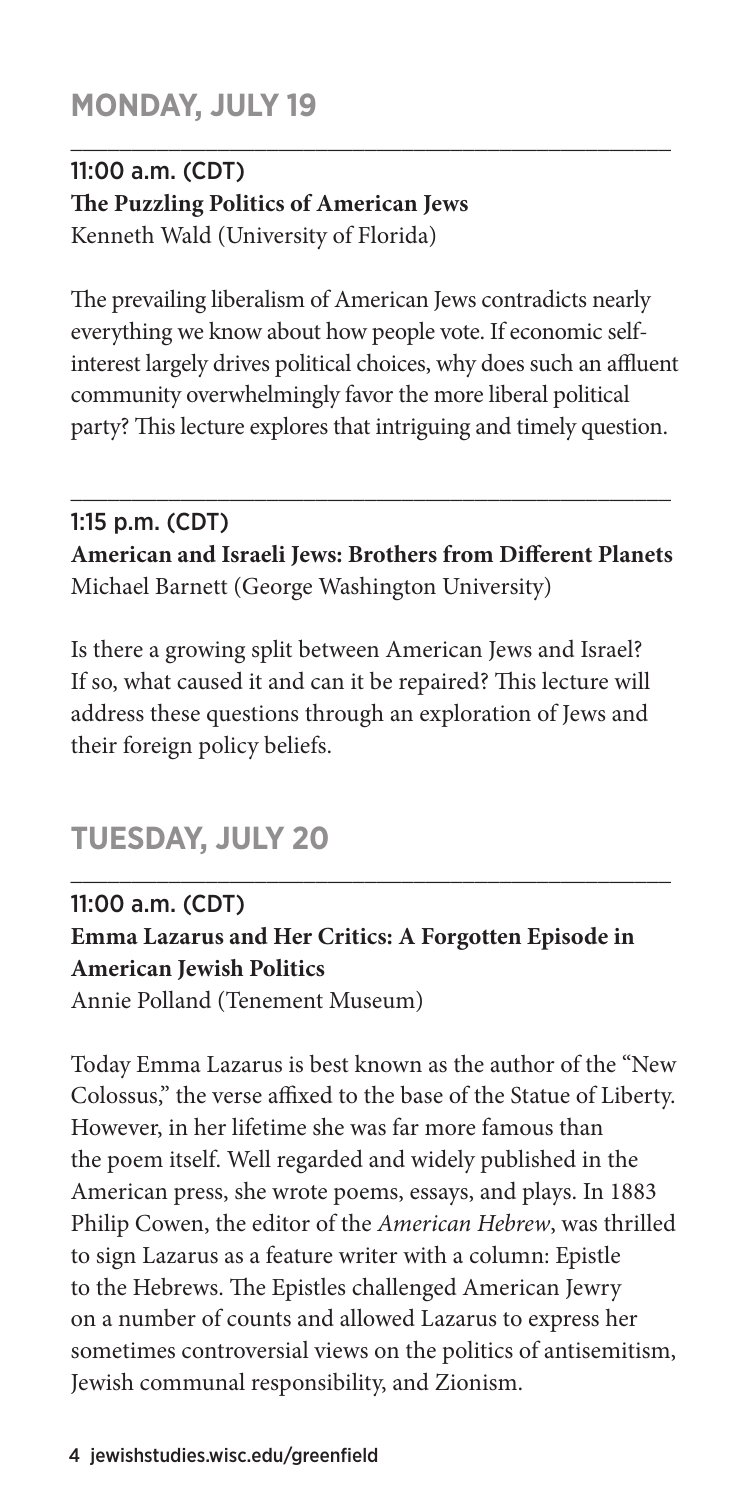#### 1:15 p.m. (CDT) **Bella Abzug from Labor Zionism to Capitol Hill** Leandra Zarnow (University of Houston)

\_\_\_\_\_\_\_\_\_\_\_\_\_\_\_\_\_\_\_\_\_\_\_\_\_\_\_\_\_\_\_\_\_\_\_\_\_\_\_\_\_\_\_\_\_\_\_\_\_

This talk will trace New York Representative Bella Abzug from her Bronx beginnings and her time as a Zionist scout in Hashomer Hatzair during the Great Depression through her work as a changemaker on Capitol Hill in the 1970s. Campaigning as a Jewish congresswoman, Abzug emerged as a strong champion of Jewish interests. She made a factfinding trip to Israel, strongly defended the human rights of Soviet Jewry, and invited the first woman Jewish rabbi to deliver the opening prayer in the House of Representatives. Abzug's political legacy is deeply tied to her heritage and her unwavering commitment to *tikkun olam.*

# **WEDNESDAY, JULY 21**

11:00 a.m. (CDT) **Emancipation Then and Now, 1550-2020** David Sorkin (Yale University)

Jewish emancipation, the quest for equal civil and political rights, has been at the heart of Jewish experience for the past five centuries. This lecture will explore the centrality of the emancipation process and the varieties of politics it generated. It will focus on the Jews' relationship to the modern state in the diaspora as well as in the State of Israel. It will conclude with remarks about the political situation of Jews today.

\_\_\_\_\_\_\_\_\_\_\_\_\_\_\_\_\_\_\_\_\_\_\_\_\_\_\_\_\_\_\_\_\_\_\_\_\_\_\_\_\_\_\_\_\_\_\_\_\_

\_\_\_\_\_\_\_\_\_\_\_\_\_\_\_\_\_\_\_\_\_\_\_\_\_\_\_\_\_\_\_\_\_\_\_\_\_\_\_\_\_\_\_\_\_\_\_\_\_

#### 1:15 p.m. (CDT) **Jewish Lawyers and Judicial Politics** Britt Tevis (University of Pennsylvania)

Beginning in the late nineteenth century, many Jews entered the legal profession in the United States. In court, Jewish lawyers encountered a predominantly non-Jewish judiciary, which viewed Jews as outsiders. This lecture explores the complicated relationship between Jewish lawyers and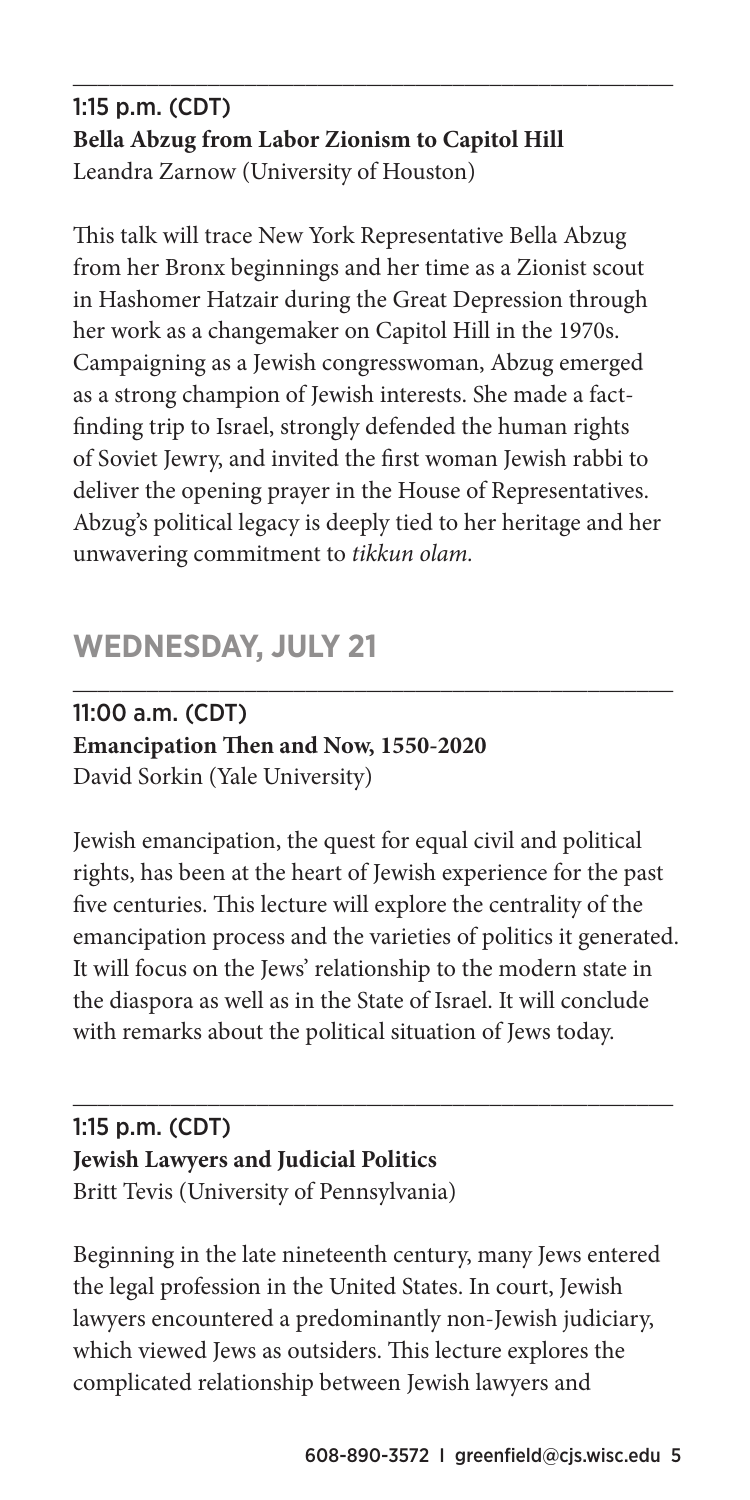non-Jewish judges that ensued and illuminates how late nineteenth- and early twentieth-century Jewish lawyers developed new strategies to advance communal political aims.

\_\_\_\_\_\_\_\_\_\_\_\_\_\_\_\_\_\_\_\_\_\_\_\_\_\_\_\_\_\_\_\_\_\_\_\_\_\_\_\_\_\_\_\_\_\_\_\_\_

### **THURSDAY, JULY 22**

#### 11:00 a.m. (CDT) **Four Elections in Two Years! What's Going On?** Nadav Shelef (University of Wisconsin-Madison)

As of March 2021, Israel will have experienced four national elections in the span of twenty-four months. This talk will explore the causes and consequences of this unprecedented deadlock and the implications for the issues facing Israeli society.

\_\_\_\_\_\_\_\_\_\_\_\_\_\_\_\_\_\_\_\_\_\_\_\_\_\_\_\_\_\_\_\_\_\_\_\_\_\_\_\_\_\_\_\_\_\_\_\_\_

#### 1:15 p.m. (CDT) **Why Is Zionism Such a Problem for the Left?** Susie Linfield (New York University)

Zionism—the movement for national sovereignty of the Jewish people—has always divided and, indeed, tormented leftists; the British socialist Mervyn Jones described it as "a labyrinth." At the same time, many if not most of the early Zionists—those who built the future state—came out of socialist movements, and envisioned Zionism and socialism as inextricable. And while Israel, at the time of its founding, was championed by many on the Left, it is today the Left's prime bête noire. This lecture will attempt to disentangle these paradoxes.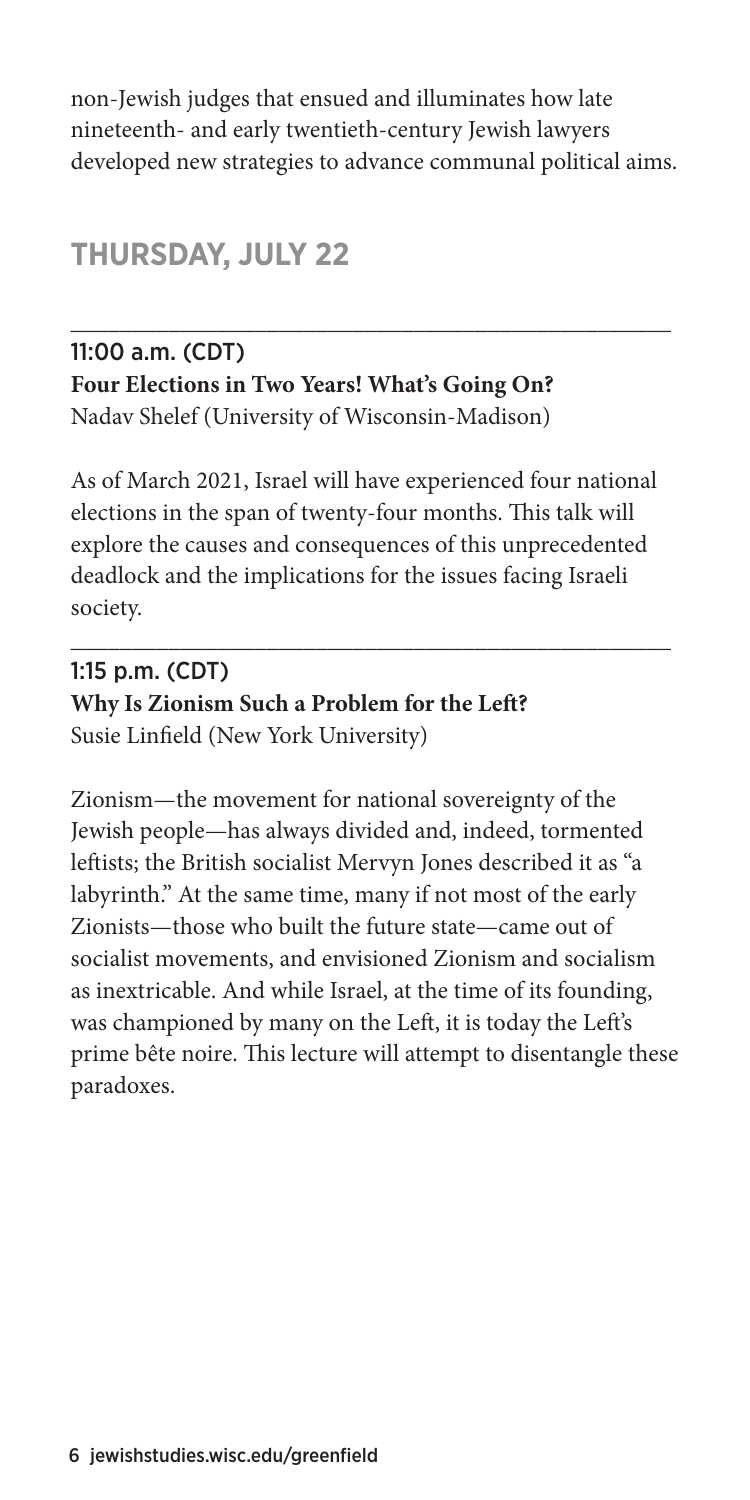# **REGISTRATION/PAYMENT INFORMATION**

#### **Fees**

The fee for the Greenfield Summer Institute is \$85 for all programming, which includes access to all 8 lectures.

**Á la Carte Pricing** \$50 to attend any 4 lectures \$70 to attend any 6 lectures

#### **Registration Online**

Register and pay online with a credit card at cjs.wisc.edu/greenfield

#### *For registration questions, call 608-890-3572 or email greenfield@cjs.wisc.edu*

*Please be sure to register only once!*

After your registration has been processed, you will receive confirmation of your registration and information about how to join the event via Zoom.